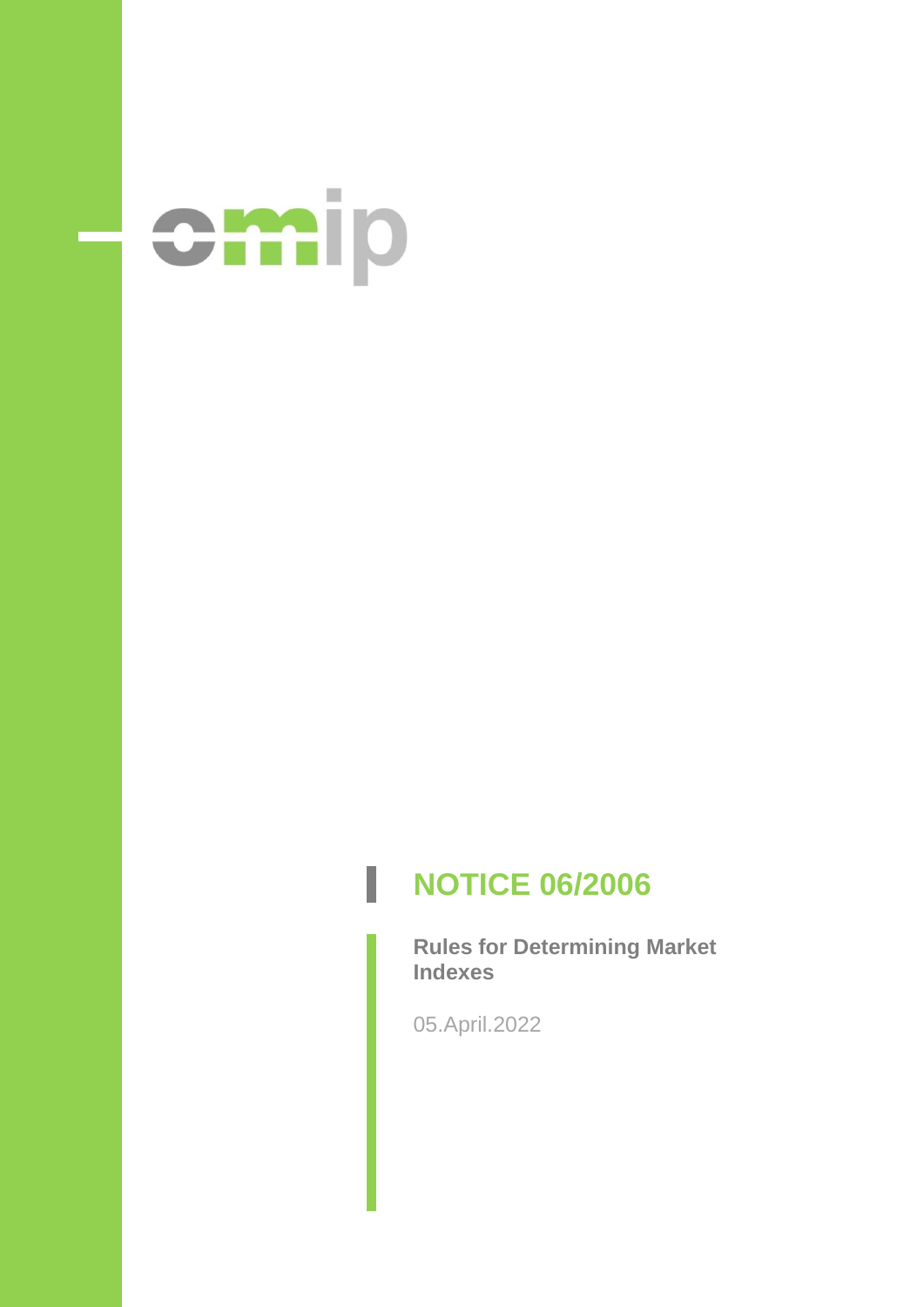

## **Versions Index**

**30.June.2006**

Initial Version

## **18.November.2008**

Registration with The Portuguese Securities Market Commission (CMVM) on October 30th, 2008 as a MIBEL Derivatives Market Rule as a EU Regulated Market according to Directive 2004/39/EC of the European Parliament and of the Council of 21 April 2004 on markets in financial instruments (MiFID)

#### **17.December.2013**

Included the IFTR E-P and IFTR P-E indexes.

## **29.September.2015**

Included the SPEL Solar Index.

## **13.May.2016**

Adding DEEL Base Index and FREL Base Index. Change for Central European Time (CET). Adding backup methodology for determining Spot Reference Prices.

## **28.October.2019**

Adjustment of the DEEL index definition following the entry in force of the German and Austrian unbundling. Improved drafting of the FREL index.

## **01.Feb.2022**

Including PVB-ES Index

## **05.April.2022**

Amendment of Article 13 regarding the PVB-ES

## **DISCLAIMER**

The English language text below is not an official translation and is provided for information purposes only. The original text of this document is in the Portuguese language (available in [www.omip.pt](http://www.omip.pt/)) and it was registered by the Portuguese Securities Market Commission (Comissão do Mercado de Valores Mobiliários). In the event of any discrepancies between the English translation and the Portuguese original, the Portuguese original shall prevail. Whilst every effort has been made to provide an accurate translation we are not liable for the proper and complete translation of the Portuguese original and we do not accept any liability for the use of, or reliance on, the English translation or for any errors or misunderstandings that may derive from the translation.

This document is available in **www.omip.pt**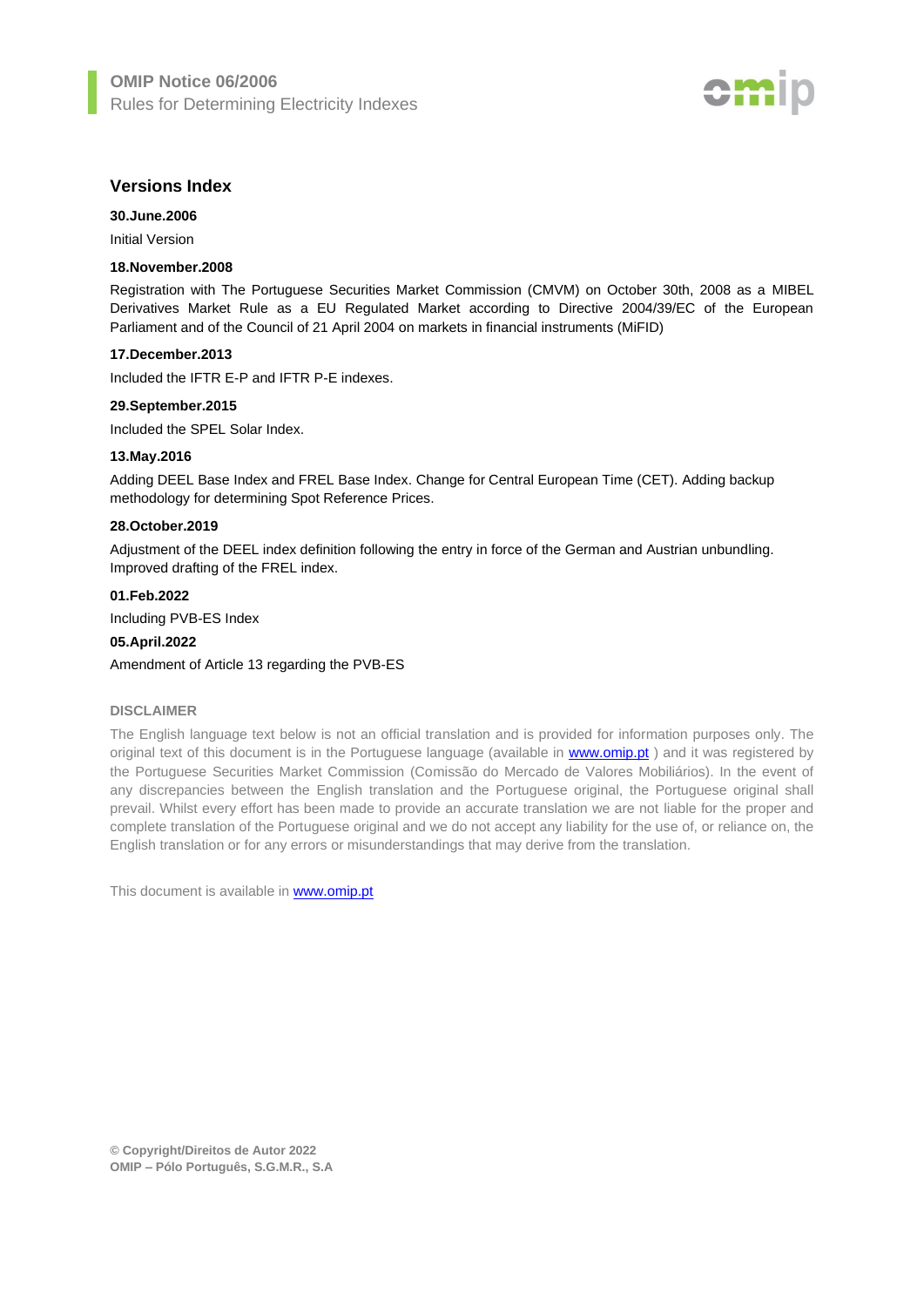

OMIP approves this Notice which sets the rules for determining the indices used as an underlying in the Contracts listed on the OMIP Derivatives Market.

## **General Definitions**

- 1. For each calendar day, OMIP calculates and publish the following indexes:
	- a) Electricity:
		- SPEL Base
		- PTEL Base
		- SPEL Peak
		- PTEL Peak
		- IFTR E-P Base
		- IFTR P-E Base
		- SPEL Solar Index
		- DEEL Base
		- FREL Base
	- b) Natural Gas:
		- PVB-ES
- 2. The indexes listed in the previous paragraph are calculated based on hour marginal prices formed on the daily market of the relevant Spot Market, to the Spanish and Portuguese zones of MIBEL, and also for the German/Austrian and French systems respectively:
	- Hour marginal price of the Spanish system
	- Hour marginal price of the Portuguese system
	- Hour marginal price of the German/Austrian system
	- Hour marginal price of the French system
- 3. The time references included in this Notice refer to the Central European Time, hereinafter referred to as CET.

## **SPEL Index Calculation Methodology**

4. For each calendar day, the **"SPEL Base" index** corresponds to the arithmetic mean of hour marginal prices of the Spanish system for the 24 (23 or 25) hours of a day (CET), rounded two decimals. The respective calculation formula is the following:

$$
SPEL\text{Base Index} = \frac{\sum_{i=1}^{n} SMP(e)^{i}}{n}
$$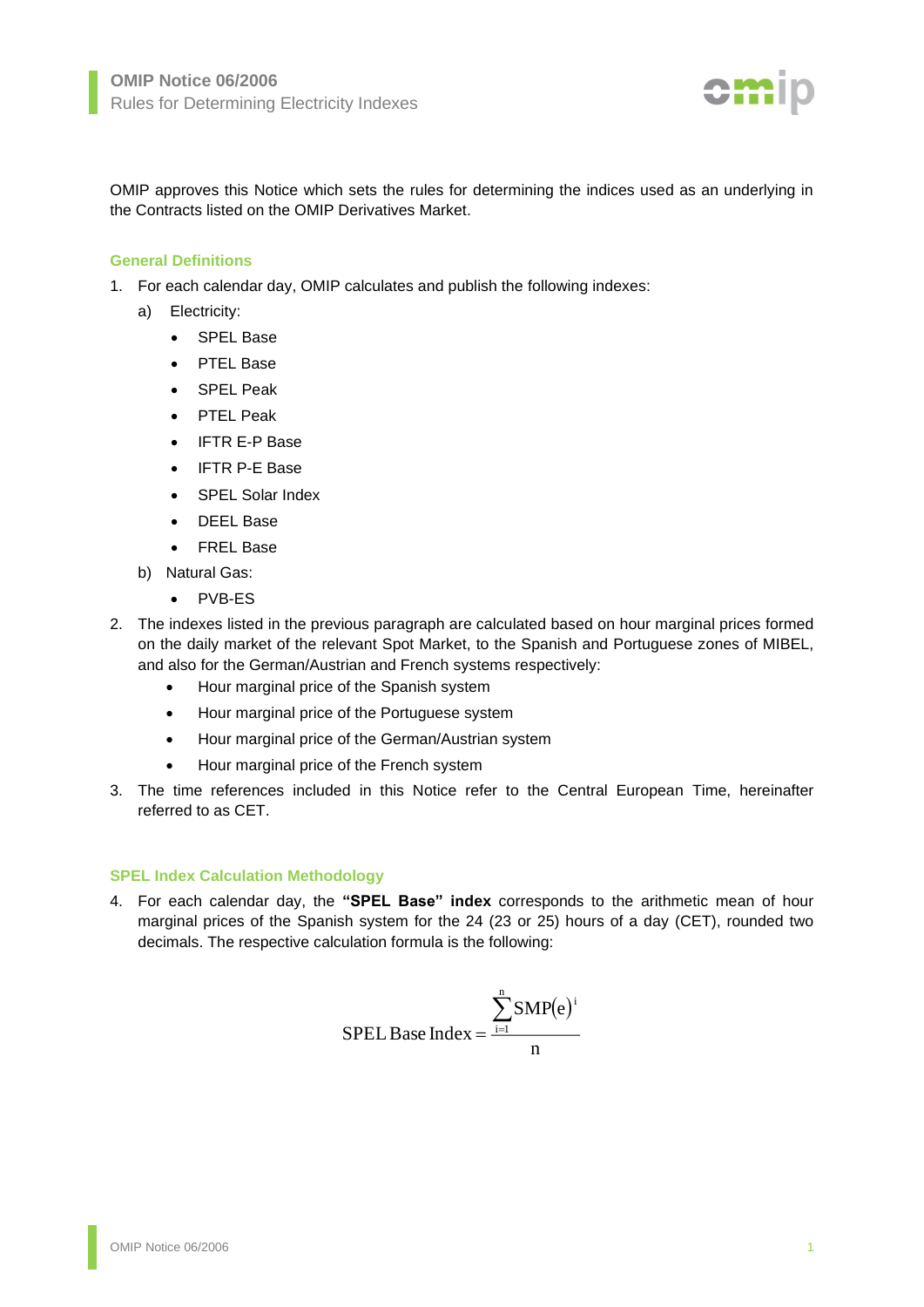

Where:

*n* = number of hours on a calendar day (24 hours, except on the last Sundays of March – 23 hours and October – 25 hours);

 $i =$  corresponds to each hour (CET) of a calendar day for which the SPEL Base index is being calculated;

*SMP (e)<sup>i</sup>* = hour marginal price of the Spanish system for the hour i, defined in  $\epsilon$  per MWh with two decimals.

5. For each week day – Monday to Friday<sup>1</sup> - the "SPEL Peak" index corresponds to the arithmetic mean of hour marginal prices of the Spanish system, for the period comprised between 8:00 and 20:00 (CET), and rounded to two decimals. The respective calculation formula is the following:

$$
SPEL \text{ Peak Index} = \frac{\sum_{j=1}^{n} SMP(e)^{j}}{n}
$$

Where:

*n* = number of "peak" hours on a business day (period comprised between 8:00 and 20:00 (CET), equivalent to 12 hours);

 $j$  = corresponds to each "peak" hour (CET) for the day the SPEL Peak index is being calculated;

*SMP(e)*<sup> $j$ </sup> = hour marginal price of the Spanish system for the hour *i*, defined in  $\epsilon$  per MWh with two decimals.

## **PTEL Index Calculation Methodology**

6. For each calendar day, the **"PTEL Base" index** corresponds to the arithmetic mean of hour marginal prices of the Portuguese system, for the 24 (23 or 25) hours of a day (CET), rounded to two decimals, and with the following calculation formula:

$$
PTEL Base Index = \frac{\sum_{i=1}^{n} SMP(p)^{i}}{n}
$$

Considering that:

*n* = number of hours on a calendar day (24, except on the last Sundays of March - 23 and October - 25);

 $i =$  corresponds to each hour (CET) of a calendar day for which the PTEL Base index is being calculated;

*SMP(p)<sup>i</sup>* = hour marginal price of the Portuguese system for the hour *i*, defined in  $\epsilon$  per MWh with two decimals

7. For each week day – Monday to Friday<sup>2</sup> - the "PTEL Peak" index corresponds to the arithmetic mean of hour marginal prices of the Portuguese system, for the period comprised between 8:00

<sup>&</sup>lt;sup>1</sup> This includes public holidays, from Monday to Friday.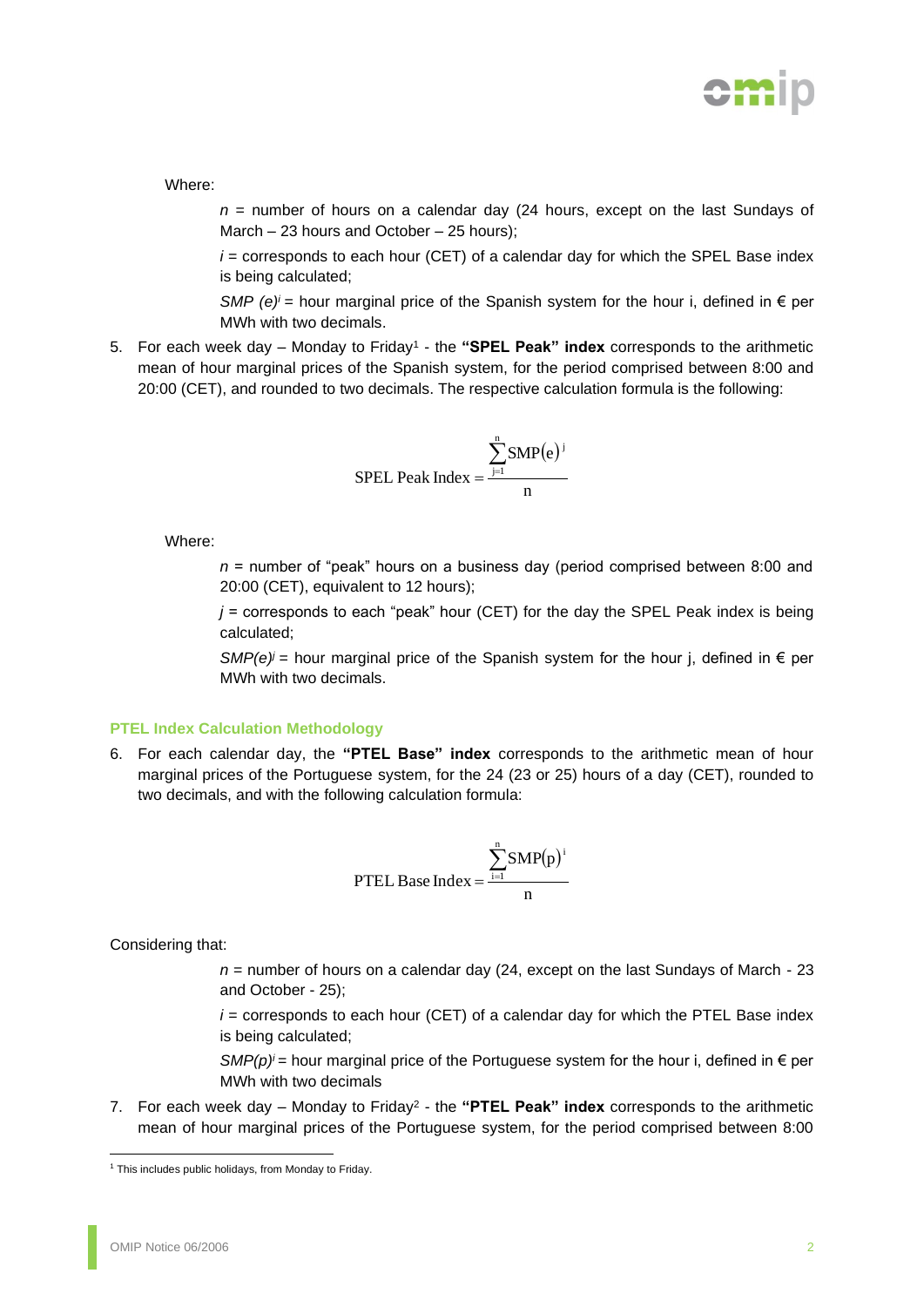

and 20:00 (CET), and rounded to two decimals. The respective calculation formula is the following:

$$
PTEL Peak Index = \frac{\sum_{j=1}^{n} SMP(p)^{j}}{n}
$$

Where:

*n* = number of "peak" hours on a business day (period comprised between 8:00 and 20:00 (CET), equivalent to 12 hours);

 $j$  = corresponds to each "peak" hour (CET) of the calendar day, for which the PTEL Peak index is being calculated;

*SMP(p)<sup>j</sup>* = hour marginal price of the Portuguese system for the hour j, defined in  $\epsilon$  per MWh with two decimals.

#### **IFTR Indexes Calculation Methodology**

8. For each calendar day, the **"IFTR E-P" index** corresponds to the arithmetic mean of the differences, if positive, between the hour marginal prices of the Spanish system and the hour marginal price of the Portuguese system, for 24 (23 or 25) hours of the day (CET), rounded to two decimals, and with the following calculation formula:

$$
IFTR E-P BaseIndex = \frac{\sum_{i=1}^{n} \max((SMP(e)^{i} - SMP(p)^{i}));0)}{n}
$$

Where:

*n* = number of hours on a calendar day (24, except on the last Sundays of March - 23 and October - 25);

 $i =$  corresponds to each hour (CET) of a calendar day for which the PTEL Base index is being calculated;

*SMP(e)<sup>* $i$ *</sup>* = hour marginal price of the Spanish system for the hour i, defined in  $\epsilon$  per MWh with two decimals.

*SMP(p)<sup>i</sup>* = hour marginal price of the Portuguese system for the hour i, defined in  $\epsilon$  per MWh with two decimals.

9. For each calendar day, the **"IFTR P-E" index** corresponds to the arithmetic mean of the differences, if positive, between the hour marginal prices of the Portuguese system and the hour marginal price of the Spanish system, for 24 (23 or 25) hours of the day (CET), rounded to two decimals, and with the following calculation formula:

<sup>2</sup> This includes public holidays, from Monday to Friday.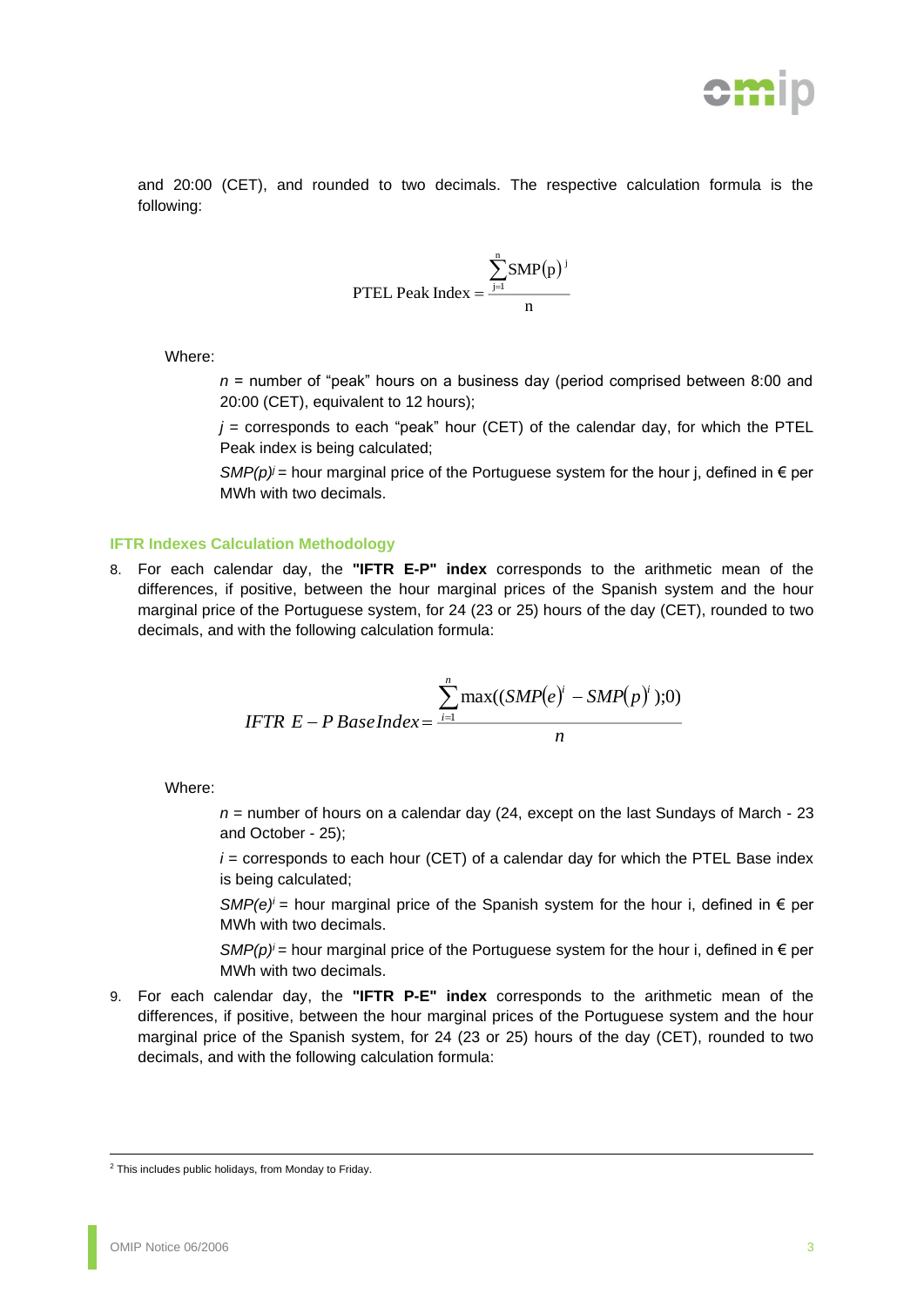

$$
IFTP \quad P-E \text{ Base Index} = \frac{\sum_{j=1}^{n} \max((SMP(p)^{j} - (SMP(e)^{j}));0)}{n}
$$

Where:

*n* = number of hours on a calendar day (24, except on the last Sundays of March - 23 and October - 25);

 $j$  = corresponds to each hour (CET) of the calendar day, for which the PTEL Base index is being calculated;

*SMP(p)<sup>j</sup>* = hour marginal price of the Portuguese system for the hour *j*, defined in  $\epsilon$  per MWh with two decimals.

*SMP(e)<sup>j</sup>* = hour marginal price of the Spanish system for the hour *j*, defined in  $\epsilon$  per MWh with two decimals.

## **SPEL Solar Calculation Methodology**

10. For each calendar day, the "SPEL Solar" Index corresponds to the weighted average of the hourly marginal prices of the Spanish system for the 24 (23 or 25) hours (CET), weighted by their respective photovoltaic productibility index, shown in the table "Productibility Index of Photovoltaic Energy" rounded by two decimal places. The respective formula is, as follows:

SPEL Solar Index = 
$$
\frac{\sum_{j=1}^{n} SMP(e)^{j} \times IPEF_{j}}{\sum_{j=1}^{n} IPEF_{j}}
$$

Where:

 $n =$  number of hours in a calendar day (24 hours, except in the last Sunday of March  $-$ 23 hours; and October – 25 hours);

 $j =$  corresponds to each hour (CET) of the calendar day, for which the SPEL Solar Index is being calculated;

SMP(e)j = hour marginal price of the Spanish system for the hour j, defined in  $\epsilon$  per MWh with two decimals.

IPEFj = Productibility Index of Photovoltaic Energy for the hour j, shown in the following table of hourly values for each respective month.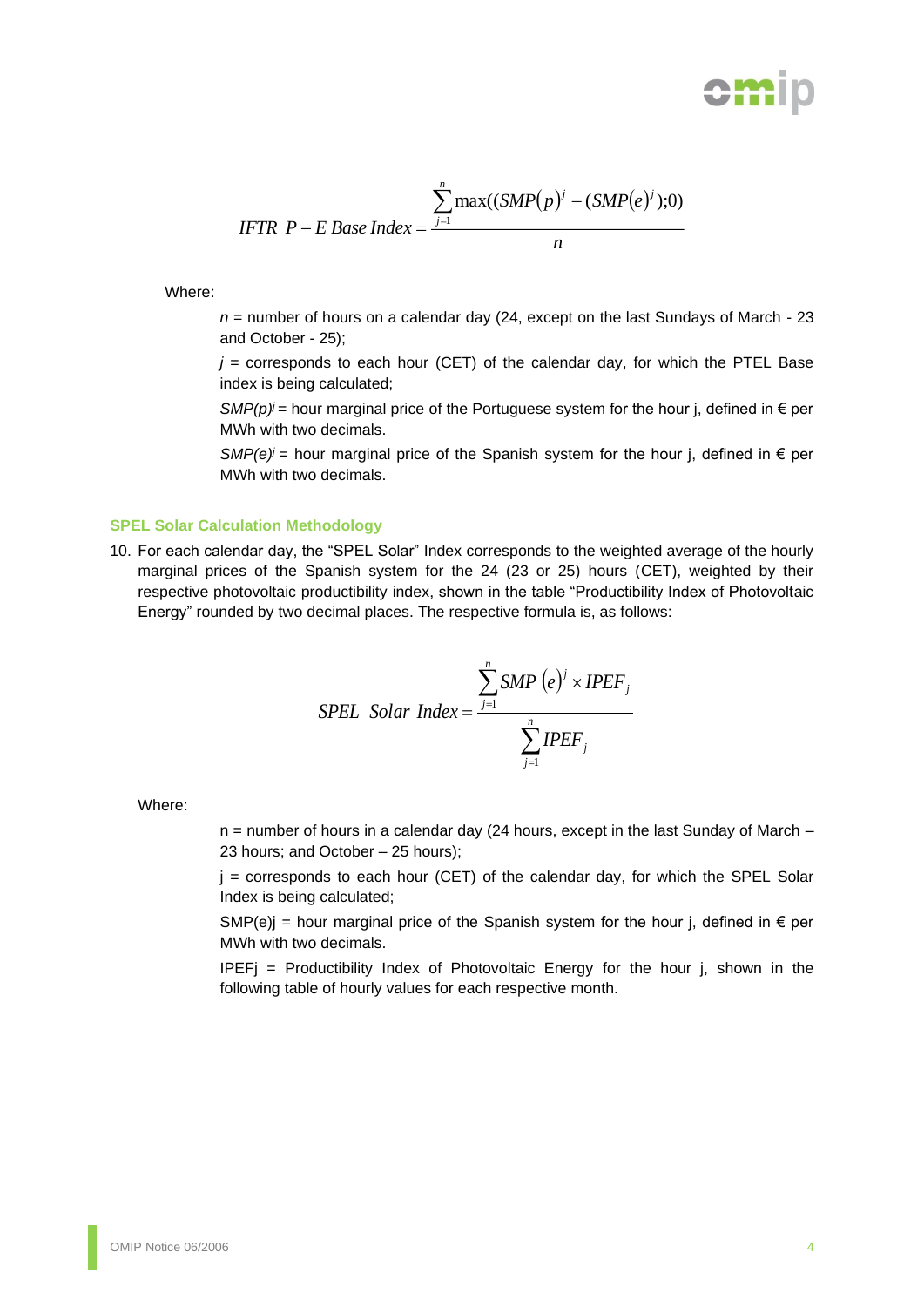

|              |  |  |  |  | q | 10                                                                                                                      | 11 | 12 | 13 | 14 | 15 | 16 | 17 | 18 | 19 | 20 | 21 | 22 | 23 | 24 | 25 |
|--------------|--|--|--|--|---|-------------------------------------------------------------------------------------------------------------------------|----|----|----|----|----|----|----|----|----|----|----|----|----|----|----|
| Enero        |  |  |  |  |   |                                                                                                                         |    |    |    |    |    |    |    |    |    |    |    |    |    |    |    |
| Febrero      |  |  |  |  |   | 0,00 0,00 0,00 0,00 0,00 0,00 0,00 0,04 0,19 0,34 0,48 0,58 0,61 0,58 0,48 0,34 0,19 0,04 0,00 0,00 0,00 0,00 0,00 0,00 |    |    |    |    |    |    |    |    |    |    |    |    |    |    |    |
| Marzo_Inv    |  |  |  |  |   | 0,00 0,00 0,00 0,00 0,00 0,00 0,00 0,11 0,26 0,42 0,55 0,64 0,67 0,64 0,55 0,42 0,26 0,11 0,00 0,00 0,00 0,00 0,00 0,00 |    |    |    |    |    |    |    |    |    |    |    |    |    |    |    |
| Marzo_Camb   |  |  |  |  |   | 0,00 0,00 0,00 0,00 0,00 0,00 0,00 0,00 0,11 0,26 0,42 0,55 0,64 0,67 0,64 0,55 0,42 0,26 0,11 0,00 0,00 0,00 0,00      |    |    |    |    |    |    |    |    |    |    |    |    |    |    |    |
| Marzo Ver    |  |  |  |  |   | 0,00 0,00 0,00 0,00 0,00 0,00 0,00 0,00 0,11 0,26 0,42 0,55 0,64 0,67 0,64 0,55 0,42 0,26 0,11 0,00 0,00 0,00 0,00 0,00 |    |    |    |    |    |    |    |    |    |    |    |    |    |    |    |
| Abril        |  |  |  |  |   | 0,00 0,00 0,00 0,00 0,00 0,00 0,00 0,06 0,19 0,35 0,50 0,63 0,72 0,75 0,72 0,63 0,50 0,35 0,19 0,06 0,00 0,00 0,00 0,00 |    |    |    |    |    |    |    |    |    |    |    |    |    |    |    |
| Mayo         |  |  |  |  |   | 0,00 0,00 0,00 0,00 0,00 0,00 0,00 0,13 0,28 0,44 0,60 0,74 0,83 0,86 0,83 0,74 0,60 0,44 0,28 0,13 0,00 0,00 0,00 0,00 |    |    |    |    |    |    |    |    |    |    |    |    |    |    |    |
| Junio        |  |  |  |  |   | 0,00 0,00 0,00 0,00 0,00 0,00 0,03 0,16 0,31 0,47 0,63 0,76 0,85 0,88 0,85 0,76 0,63 0,47 0,31 0,16 0,03 0,00 0,00 0,00 |    |    |    |    |    |    |    |    |    |    |    |    |    |    |    |
| Julio        |  |  |  |  |   | 0,00 0,00 0,00 0,00 0,00 0,00 0,02 0,16 0,33 0,51 0,69 0,83 0,93 0,97 0,93 0,83 0,69 0,51 0,33 0,16 0,02 0,00 0,00 0,00 |    |    |    |    |    |    |    |    |    |    |    |    |    |    |    |
| Agosto       |  |  |  |  |   | 0,00 0,00 0,00 0,00 0,00 0,00 0,00 0,09 0,25 0,43 0,60 0,74 0,84 0,88 0,84 0,74 0,60 0,43 0,25 0,09 0,00 0,00 0,00 0,00 |    |    |    |    |    |    |    |    |    |    |    |    |    |    |    |
| Septiembre   |  |  |  |  |   | 0,00 0,00 0,00 0,00 0,00 0,00 0,00 0,02 0,16 0,32 0,49 0,63 0,73 0,76 0,73 0,63 0,49 0,32 0,16 0,02 0,00 0,00 0,00 0,00 |    |    |    |    |    |    |    |    |    |    |    |    |    |    |    |
| Octubre_Ver  |  |  |  |  |   | 0,00 0,00 0,00 0,00 0,00 0,00 0,00 0,00 0,06 0,20 0,35 0,49 0,58 0,61 0,58 0,49 0,35 0,20 0,06 0,00 0,00 0,00 0,00 0,00 |    |    |    |    |    |    |    |    |    |    |    |    |    |    |    |
| Octubre Camb |  |  |  |  |   |                                                                                                                         |    |    |    |    |    |    |    |    |    |    |    |    |    |    |    |
| Octubre_Inv  |  |  |  |  |   |                                                                                                                         |    |    |    |    |    |    |    |    |    |    |    |    |    |    |    |
| Noviembre    |  |  |  |  |   |                                                                                                                         |    |    |    |    |    |    |    |    |    |    |    |    |    |    |    |
| Diciembre    |  |  |  |  |   |                                                                                                                         |    |    |    |    |    |    |    |    |    |    |    |    |    |    |    |

Table obtained based on the Annex IV to the Royal Decree 413/2014 of 6<sup>th</sup> of June, by which the production activity of electric energy from renewable energy sources, cogeneration and waste is regulated, using the following modifications:

- a) Zone IV is selected;
- b) Time reference is modified to the Spanish time (CET).

## **DEEL Index Calculation Methodology**

- 12. For each calendar day, the index " DEEL Base" is the arithmetic average of the hourly marginal prices for 24 ( 23 or 25 ) hours of the day (CET), rounded to two decimal places:
	- a) German/Austrian, corresponding to the Phelix-DE / AT Base index as defined by the European Energy Exchange (EEX), as long as it is determined by the spot market for the single price zone Germany/Austria;
	- b) Germany, corresponding to the Phelix-DE Base index defined by the European Energy Exchange (EEX), in the absence of the previous value.

## **FREL Index Calculation Methodology**

13. For each calendar day, the index " FREL Base" is the arithmetic average of the hourly marginal prices of the French system for 24 (23 or 25) hours of the day (CET), rounded to two decimal places, corresponding to the Index "France Day Base" defined by the European Energy Exchange (EEX).

## **PVB-ES Index Calculation Methodology**

- 14. For each calendar gas-day (D), the index "PVB-ES" corresponds:
	- a) to the Index "Precio de Referencia Diario" published by "Mercado Iberico de Energia" (MIBGAS) on D-1 rounded to three decimal places.
	- b) In its absence to the "Precio de Referencia Diario" published by the Iberian Gas Market (MIBGAS) on day D-2 for day D, rounded to three decimal places.
	- c) In its absence to the "Precio de Referencia Diario" Price published by the Iberian Gas Market (MIBGAS) on day D-2 for day D-1, rounded to three decimal places.